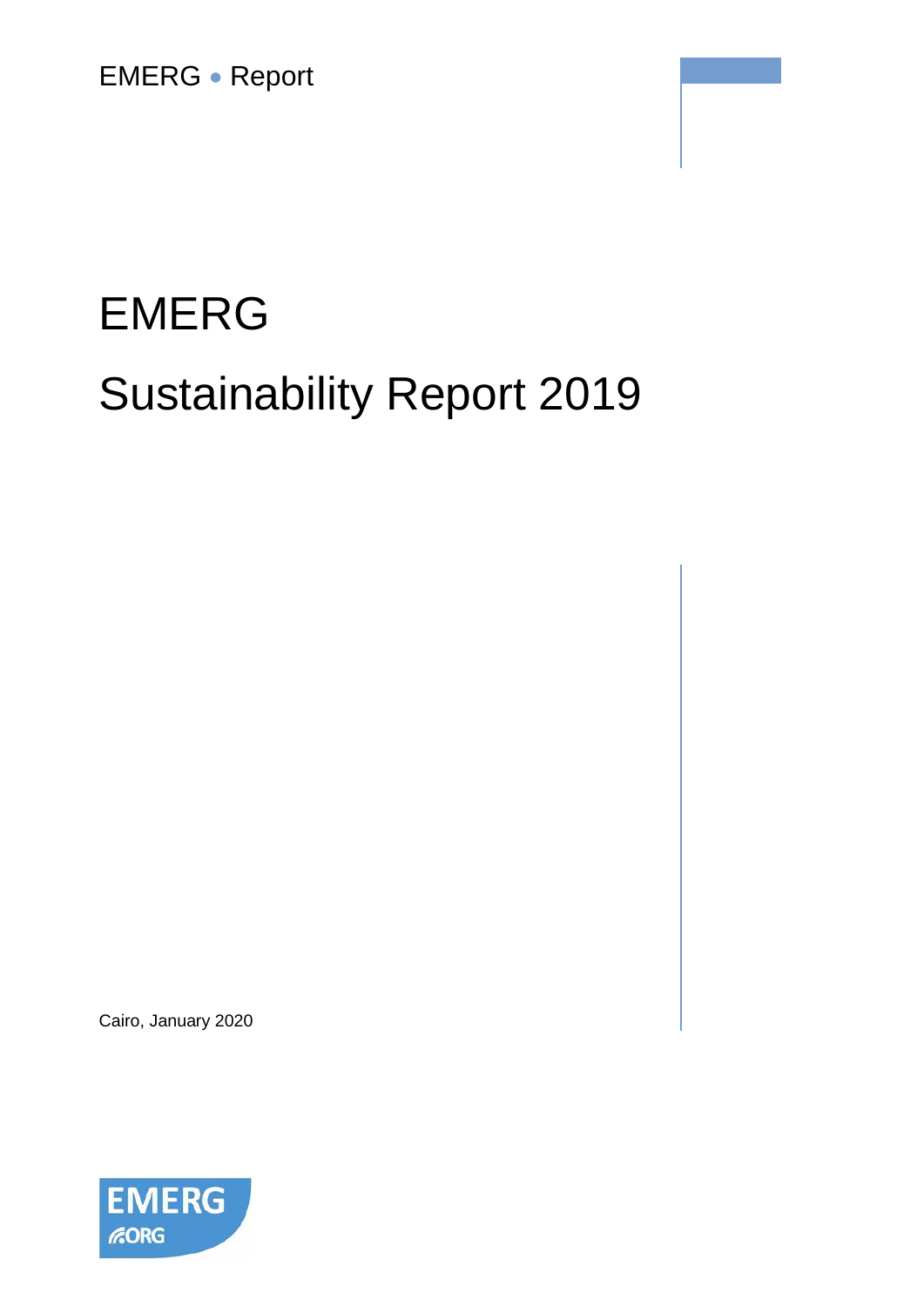

# **Contents**

| $\mathbf 1$ | <b>Objective of the Report</b>                          |    |  |  |
|-------------|---------------------------------------------------------|----|--|--|
|             | 2 EMERG network                                         | 3  |  |  |
| 3           | <b>Benefit analysis of EMERG for participating NRAs</b> |    |  |  |
|             | 3.1.1 Objectives                                        | 3  |  |  |
|             | 3.1.2 Benefits                                          | 4  |  |  |
|             | 3.1.3 Challenges                                        | 7  |  |  |
|             | 4 Sustainability analysis for EMERG                     | 7  |  |  |
| 5.          | <b>Comparison of institutional settings for EMERG</b>   |    |  |  |
|             | 5.1 Formal cooperation (EMERG Secretariat)              | 9  |  |  |
|             | 5.2 Lose cooperation (EMERG self-funding)               | 13 |  |  |
| 6.          | Conclusions                                             | 14 |  |  |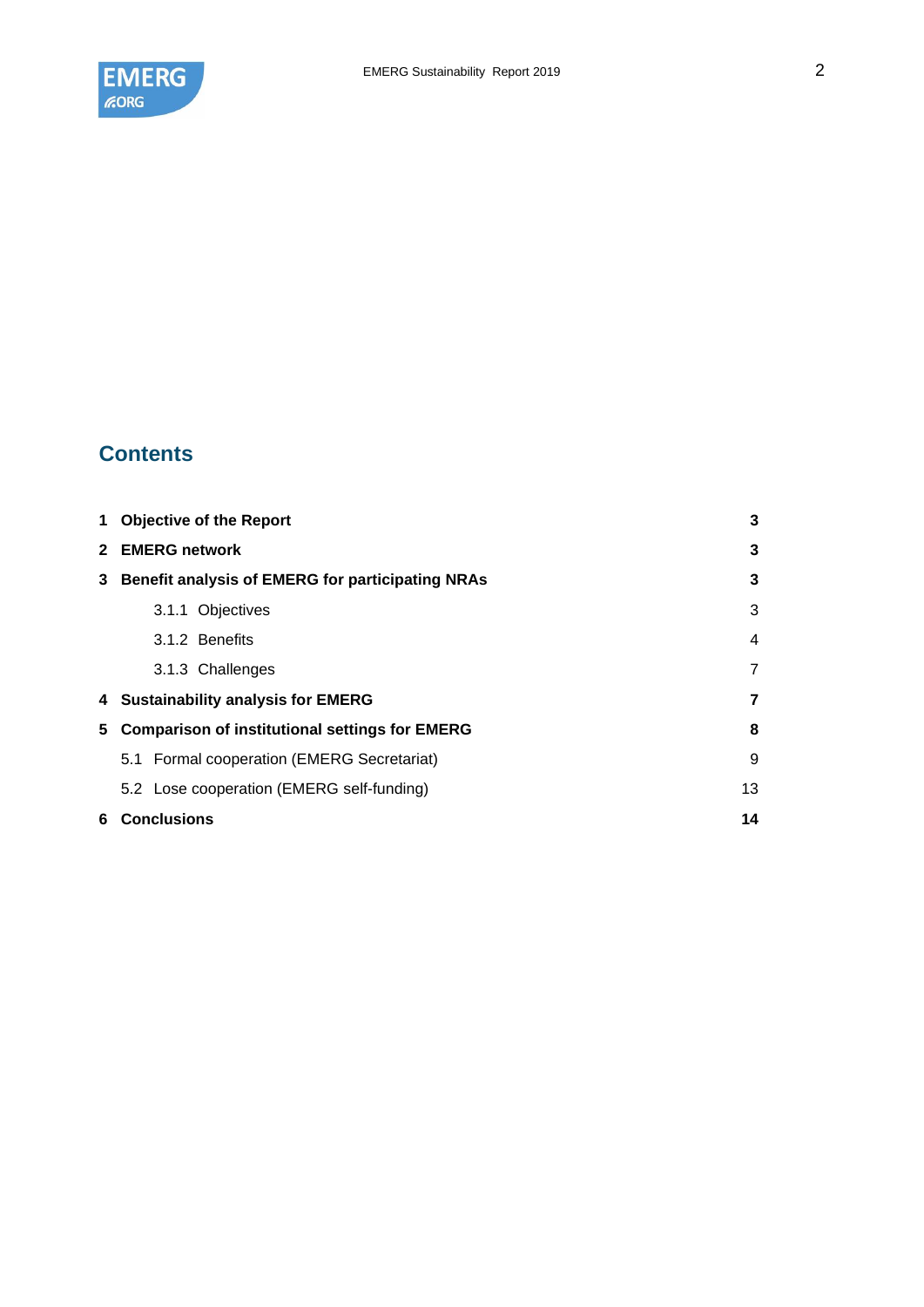

# <span id="page-2-0"></span>**1 Objective of the Report**

Since its founding in 2008 EMERG has been funded by the European Commission through NATP I-IV program. The last project, in combination with funding from the Commission, ran from 2016 to 2020, and over the last two years EMERG explored several options to ensure the longterm sustainability of the platform in case the Commission were to exclude further funding.

This report serves to explain the various options, the associated conditions and their advantages and disadvantages.

# <span id="page-2-1"></span>**2 EMERG network**

The European Mediterranean Regulators Group (EMERG) was established on July 1st, 2008 in Malta, as an independent platform of National Regulatory Authorities for Electronic Communications Networks and Services.

EMERG is open to any National Regulatory Authority (NRA) concerned with the electronic communications sector that is member of or observer in the Body of European Regulators for Electronic Communications (BEREC) or party to the Euro-Mediterranean Partnership launched within the framework of the Barcelona Declaration of November 28, 1995 and/or to the ENP-South countries of the European Neighbourhood Policy.

Currently, EMERG is integrated by the NRAs of 23 countries: Algeria, Austria, Bosnia and Herzegovina, Croatia, Cyprus, Egypt, France, Germany, Greece, Israel, Italy, Jordan, Lebanon, Libya, Malta, Morocco, State of Palestine, Portugal, Spain, Switzerland, Syria, Tunisia and Turkey.

The EMERG Group is an inter-organizational network, were all Members are collectively involved in network governance. Each year, one member takes the lead alternately, together with the predecessor and successor.

# <span id="page-2-2"></span>**3 Benefit analysis of EMERG for participating NRAs**

# <span id="page-2-3"></span>3.1.1 Objectives

The origin of EMERG lays in the ideals and principles of the Euro-Mediterranean cooperation set out in the Barcelona Declaration of November 28, 1995, which establishes the principles of a partnership aimed to turn the Mediterranean region into a common area of peace, stability and prosperity by way of the reinforcement of the political dialogue and of cooperation in security and economic, financial, social and cultural matters.

According to its Charter, the objectives of EMERG are the following:

• To act as a forum for regular discussions and exchanges of information for its Members on issues relating to electronic communications;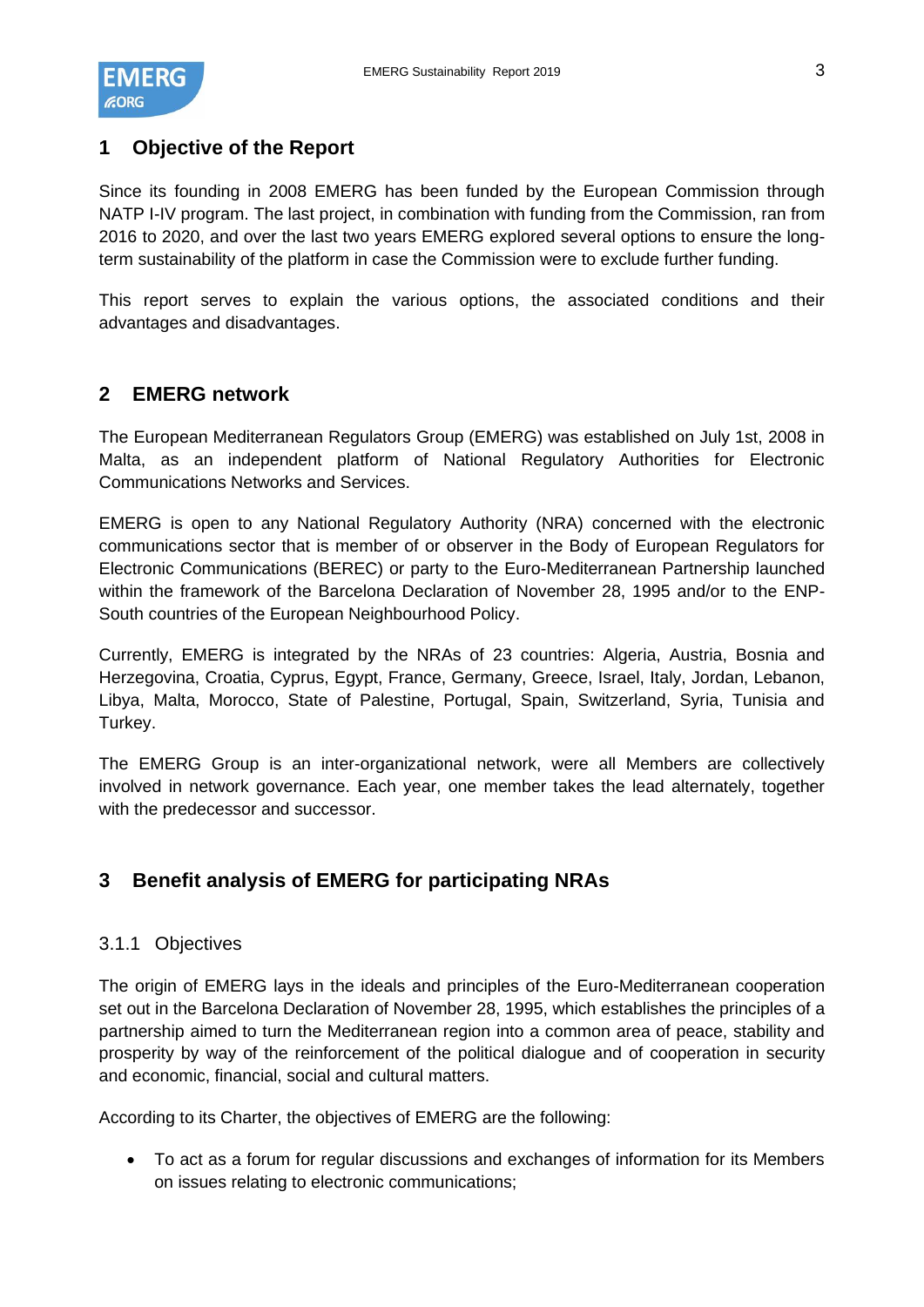

- To promote the approximation to the European regulatory framework and best practices among its Members;
- To monitor the development of the electronic communications in the Mediterranean area;
- To facilitate the cooperation and exchange of ideas and expertise with international organizations, other regulatory networks and sector experts;
- To prepare and contribute to the preparation of a region's reservoir of documents, reports, benchmarks, presentations, analyses and common positions.

### <span id="page-3-0"></span>3.1.2 Benefits

Potential benefits of networks are many. Overall the benefits of a network are closely aligned to the particular purpose of the network itself. Table 1 shows a selection of the advantages that networks in general offer and which also stand for the EMERG network.

| <b>Advantages</b>          | <b>Description</b>                                                                                       |  |  |  |  |
|----------------------------|----------------------------------------------------------------------------------------------------------|--|--|--|--|
| <b>Access to resources</b> | Possible to access resources that are not directly<br>available to each organization.                    |  |  |  |  |
| <b>Efficiency</b>          | Existing resources can be better used (especially<br>when tasks are shared).                             |  |  |  |  |
| <b>Learn effects</b>       | Exchange of information (capacity building)                                                              |  |  |  |  |
| Lobbying                   | Provided that the players agree on a target in policy<br>formulation                                     |  |  |  |  |
| <b>Flexibility</b>         | The players are able to react independently and<br>flexibly to situations by means of a "loose coupling" |  |  |  |  |
| <b>Service quality</b>     | Cooperation can provide better information to<br>consumers.                                              |  |  |  |  |

Source: Popp et al. (2014), Inter-Organizational Networks, p.21.

The main functions of the EMERG network have always been:

- 1. Exchange of information and knowledge
- 2. Network learning (capacity building)
- 3. Alignment of regulatory policy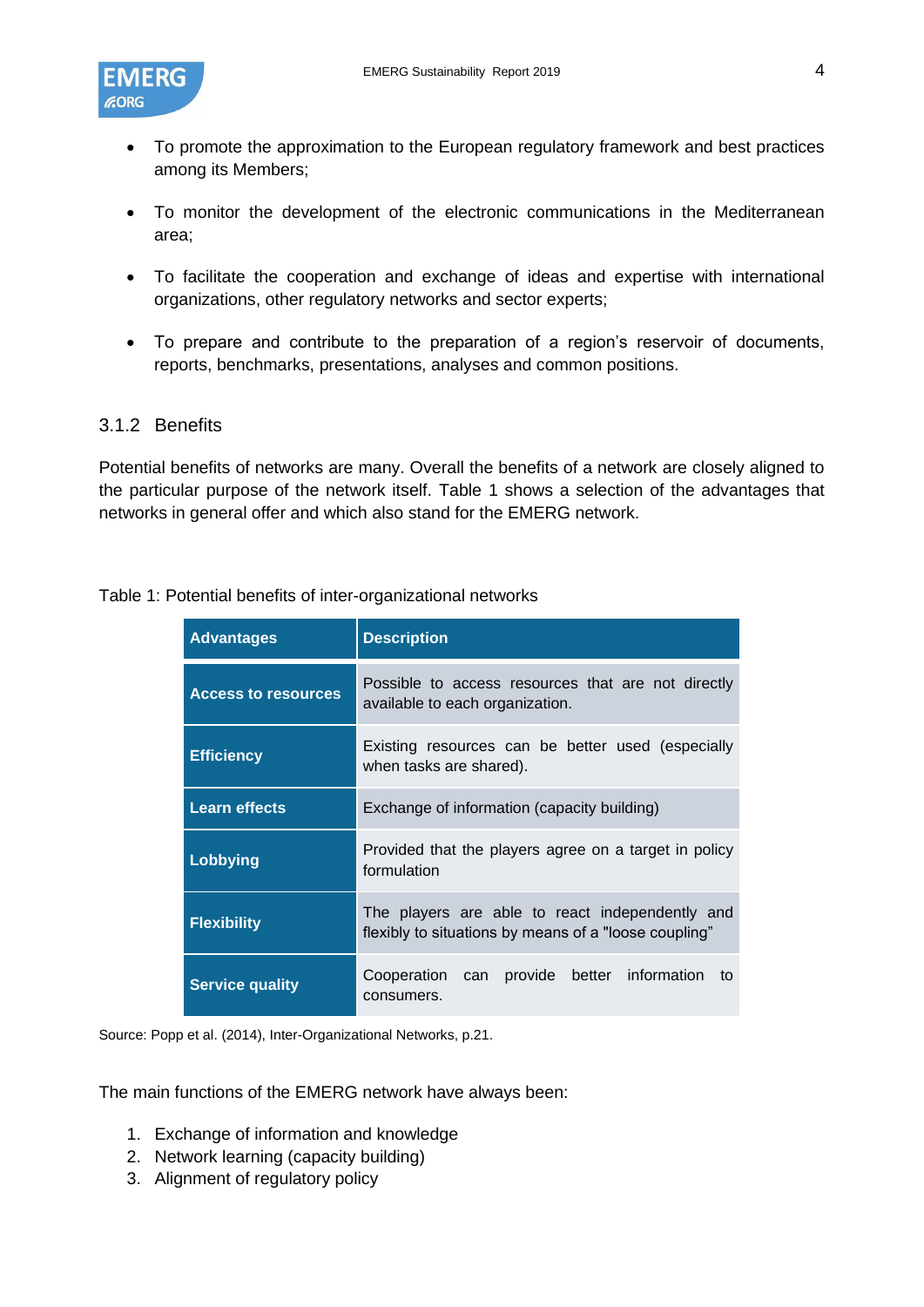

Since its founding, there has been a regular exchange between the members from both sides of the Mediterranean sea via the EMERG platform. During the past 4 years non-EU members have been able to benefit from the experience of EU countries in implementing the 2014 telecommunications framework. Workshops were held on topics such as roaming, net neutrality and consumer protection issues. The main benefit for EMERG members, especially non-EU members is the exchange of information. During EMERG workshops experts from EU and non-EU members have the opportunity to exchange their experiences with regard to a specific topic, regulatory practice etc. The direct benefit for non-EU members is a learn effect, i.e. capacity building through the exchange of information. As such EMERG can be seen as a mechanism for improving the spread of new ideas and practices. As mentioned above, the network was created for a variety of reasons, in particular to set out objectives in order to align regulatory policies between the EU and non-EU countries in the telecoms sector. Irrespective of the individual reasons, it should be noted that a rapprochement between the members is only possible via a common network and not through the efforts of individual NRAs.

At Rome plenary meeting in 2017, EMERG started discussing on the future sustainability of the platform, investigating different options at stake, following a survey circulated on the benefits perceived by the Members over the years. The result (see below) showed that "best practice", "cooperation" and "networking" were considered the most important.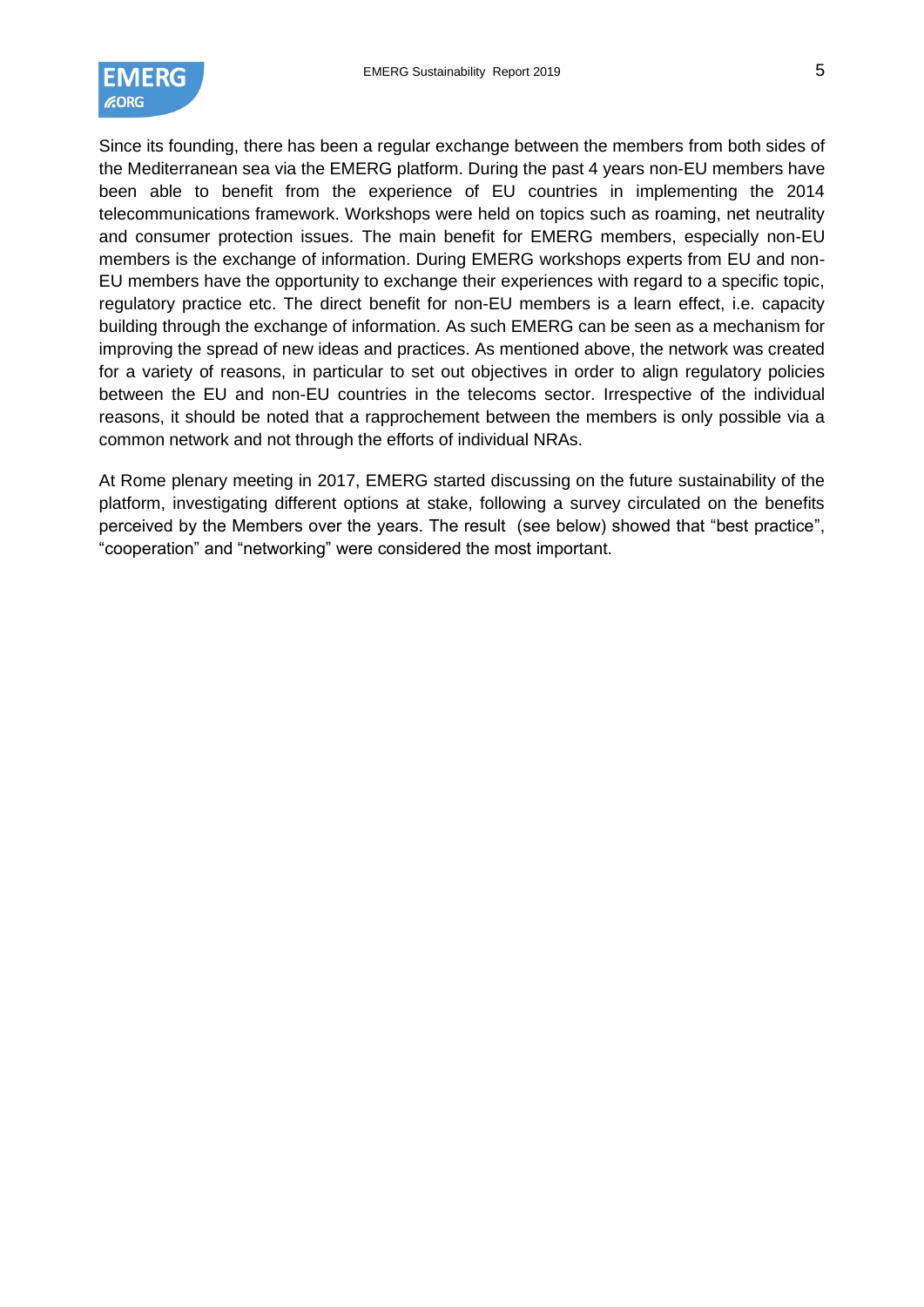

### Figure 1: Member benefits – Survey among EMERG members

#### Overview and improvement of EMERG impact

# A survey on member benefits showed that "best practice", "cooperation" and "networking" are most important.



Source: EMERG Annual report 2017.

DETECON wik

5

**EMERG**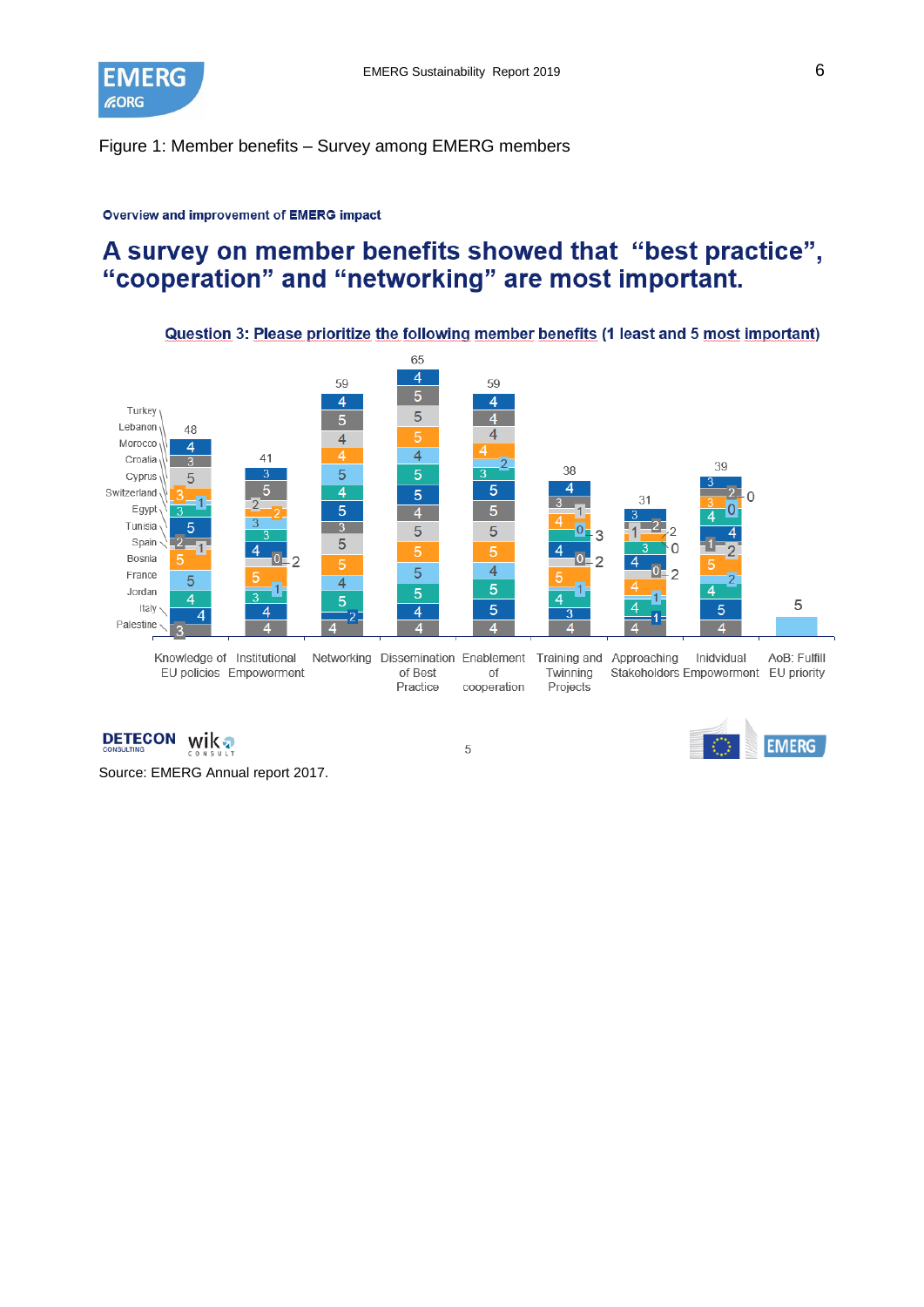

# <span id="page-6-0"></span>3.1.3 Challenges

However, there are also many challenges compared to the advantages of working in a network.

<span id="page-6-1"></span>[Table 2](#page-6-1) shows some general challenges, which also apply to the EMERG network.

Table 2: Some challenges to working in an inter-organizational network

| <b>Challenges</b>                              | <b>Description</b>                                                                                                                        |  |  |  |  |  |
|------------------------------------------------|-------------------------------------------------------------------------------------------------------------------------------------------|--|--|--|--|--|
| the objectives of the network                  | <b>Consensus and support for Player-centred perspectives can lead to a situation in which common</b><br>objectives are no longer pursued. |  |  |  |  |  |
| Different "cultures"                           | Different organizational cultures can stand in the way of the<br>development of common structures or procedures.                          |  |  |  |  |  |
| <b>Loss of autonomy</b>                        | A centralization of responsibilities can jeopardize the sustainability of<br>cooperation through organizational egoisms.                  |  |  |  |  |  |
| <b>Membership</b><br>$\mathsf{in}$<br>networks | different If players are members of other networks or have conflicting priorities,<br>this has a negative impact on cooperation.          |  |  |  |  |  |
| <b>Trust</b>                                   | Inter-organizational cooperation is based on a trusting exchange of<br>information.                                                       |  |  |  |  |  |
| <b>Missing resources</b>                       | Lack of experience in collaborative work.                                                                                                 |  |  |  |  |  |
| <b>Sustainability</b>                          | Sustaining a network can be challenging for a number of reasons<br>(change of environment, financing etc.)                                |  |  |  |  |  |

Source: Popp et al. (2014), Inter-Organizational Networks, p.24.

The EMERG network consists of over 20 members with very different backgrounds and cultures. This makes it difficult to find a common denominator for each topic. Yet, especially due to the strong commitment of some members it has always been possible to find a common way and a rapprochement between EU and non-EU countries. But the biggest challenge of the network is to stay sustainable.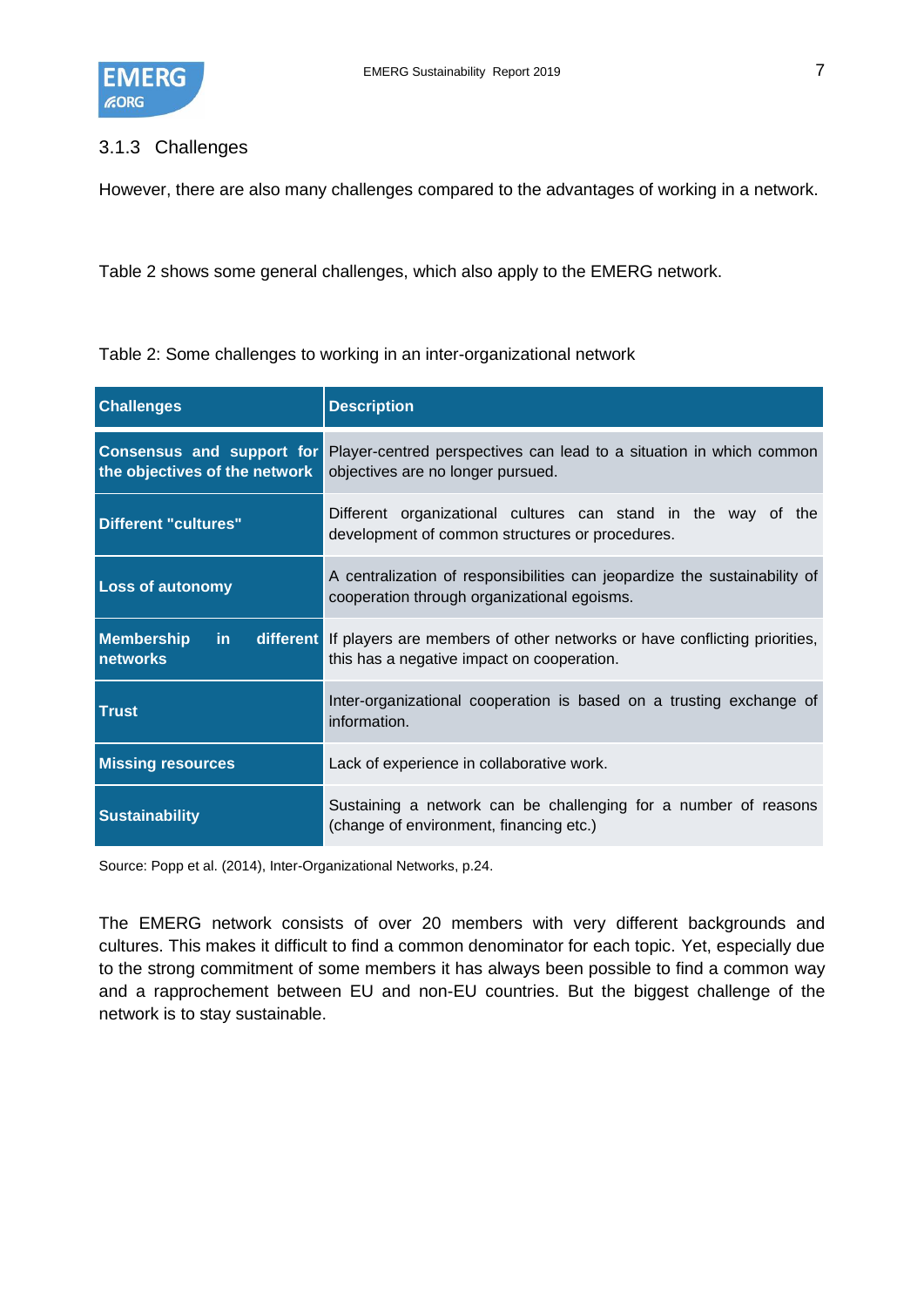

# <span id="page-7-0"></span>**4 Sustainability analysis for EMERG**

An important factor affecting the sustainability of a network such as EMERG is the development and maintenance of both internal and external legitimacy.**1** Internal legitimacy shows how members of the network view the network's value while external legitimacy is how other stakeholders view the value of the network. According to Provan & Lemaire (2012) too much focus on the development of external legitimacy at the expense of internal legitimacy can be linked to network failure.**2** Ongoing relationship development within the network is therefore of critical significance to sustaining a network such as EMERG.

### Internal legitimacy

During the past 4-5 years internal legitimacy has been well established, showing an added value of the network to members. EU and non-EU members regularly take part in workshops and benefit from the exchange. Individual members (namely Bosnia & Herzegovina, Egypt, Israel, Italy and Jordan) are strongly committed to the network activities and show that there is an interest on the part of the members to continue.

### External legitimacy

Since its founding, the network has been supported by funding from the European Commission. This has led to the fact, that from the beginning external legitimacy by the European Commission has been at least as important to EMERG than the internal legitimacy. However, the challenge for external legitimacy is to demonstrate the added value of the network. The added value of the EMERG network is reflected in the approximation between EU and non-EU countries.

Work in recent years has shown that there is an approximation between the members, although at different speeds depending on the country. Thereby it must be borne in mind that EMERG consists of a very heterogeneous group of countries, which makes the hurdles to achieving a common regulatory framework high. The results of the increasing efforts of convergence can be found in the parallel published Approximation Study.

The legitimacy of the network is secured as long as there is financing. Against the background of the ending financing by the European Commission in 2020, the question is how EMERG can continue to finance itself. In the past, different options have been examined.

# <span id="page-7-1"></span>**5 Comparison of institutional settings for EMERG**

Before discussing individual financing options, the following paragraph is intended to briefly outline which expenses are roughly incurred in connection with the maintenance of an organisation such as EMERG.

**<sup>1</sup>** Popp et al. (2014), p. 69.

**<sup>2</sup>** Provan, K. & Lemaire, R. (2012), Core concepts and key ideas for understanding public sectoral organizational networks: Using research to inform scholarship and practice (Public Administration Review 72(5)), 638-648.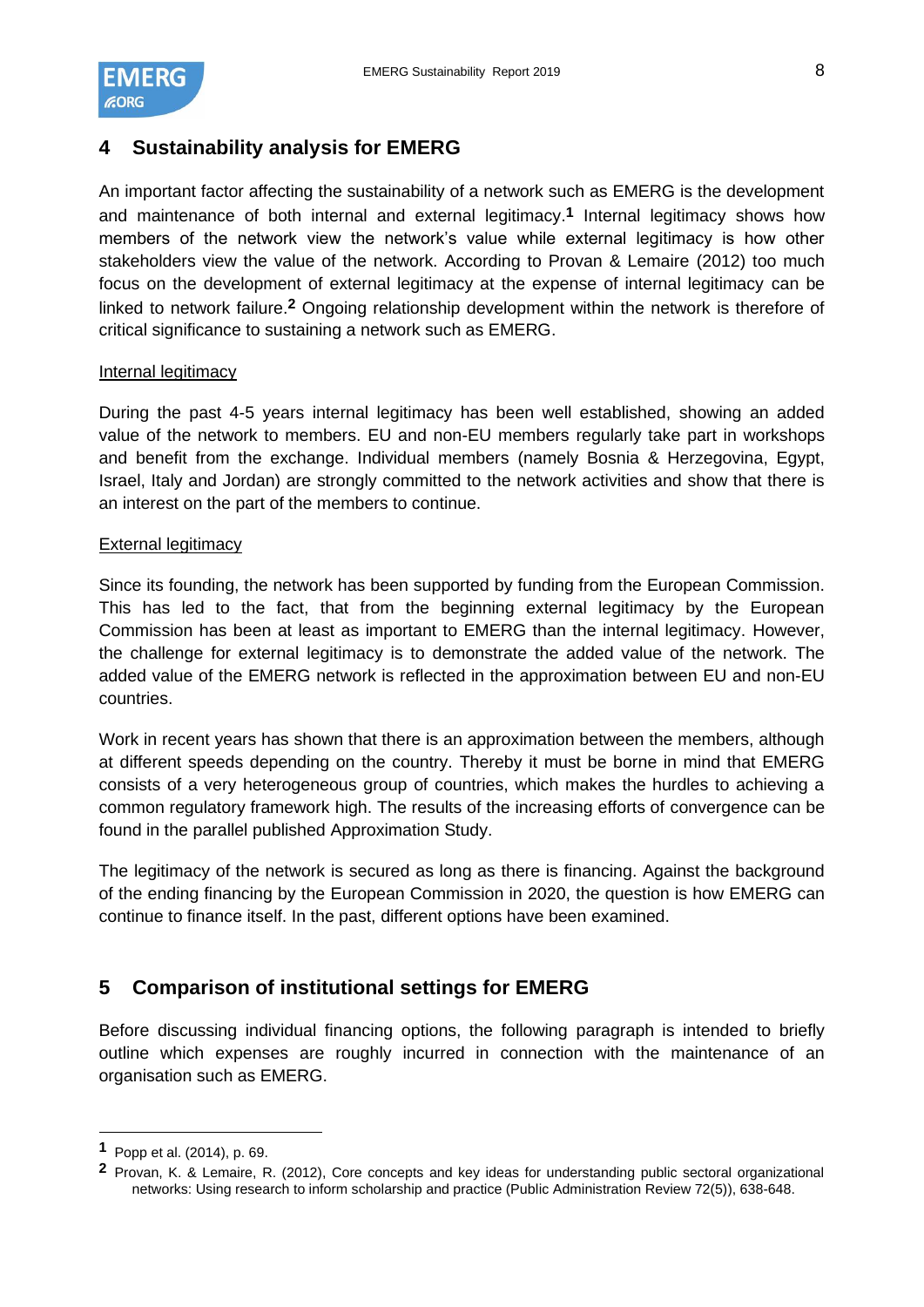

Within the framework of the last funding by the European Commission, a comprehensive financing package was put together which, in addition to expenses for workshops, also included expenses for the preparation of studies in cooperation with external consultants on a regular basis.

Based on actual workshops held in the years 2017 and 2018, the expenditures reflect a rough estimate of the financial resources needed to organise workshops for EMERG and hence sustain EMERG. Between 2017 and 2018 a total of 13 events took place. On average 9 experts from non-EU countries took part per workshop.

Broken down by per diems, hotel and travel expenses, this resulted in an average of 10,600  $\epsilon$ per workshop in 2017, and 10,900 € per workshop in the following year. The final amount of the costs depended strongly on where the workshop took place and the conditions on site.

|                  | <b>of</b><br>No.<br>workshops/<br>meetings<br>held | Average number<br>participants<br>οf<br>non-EU<br>from<br>countries<br>per<br>workshop | total<br>Average<br>costs<br>per<br>workshop | Average per<br>diems<br>costs<br>per<br>workshop | Average Hotel Average<br>costs<br>per<br>workshop | travelling costs<br>per workshop |
|------------------|----------------------------------------------------|----------------------------------------------------------------------------------------|----------------------------------------------|--------------------------------------------------|---------------------------------------------------|----------------------------------|
| <b>Year 2017</b> | 8                                                  | 9                                                                                      | 10.600€                                      | 3.800 €                                          | 1.900€                                            | 4.900€                           |
| <b>Year 2018</b> | 5                                                  | 9                                                                                      | 10.900€                                      | 3.400€                                           | 2.100 €                                           | 5.400 €                          |

Source: Based on actual expenses for EMERG workshops in 2017 and 2018.

It should be noted that personnel resources in connection with the preparation and organisation of workshops were not taken into account. Neither were expenses for external consultants and/or experts. In addition members of EU countries, Switzerland and Bosnia & Herzegovina bear their own costs.

Overall, it should be stressed that, apart from the financial resources, a large part of the work and effort within the organisation is not monetary but closely linked to the commitment of individuals involved.

In the following, the different options for sustaining EMERG from a financial point of view are discussed.

# <span id="page-8-0"></span>5.1 Formal cooperation (EMERG Secretariat)

For this scenario a sponsoring platform is necessary. Besides the European Commission other Sponsors are possible. A selection of possible sponsors will be presented below.

# **World Bank**

World Bank lent's money to developing countries to progress and combat poverty. The Bank also offers loans, technical assistance, credits to government agencies and private institutions. Lending is done mainly via the IBRD (International Bank of Reconstruction and Development). The institution provides a combination of financial resources, knowledge and technical services,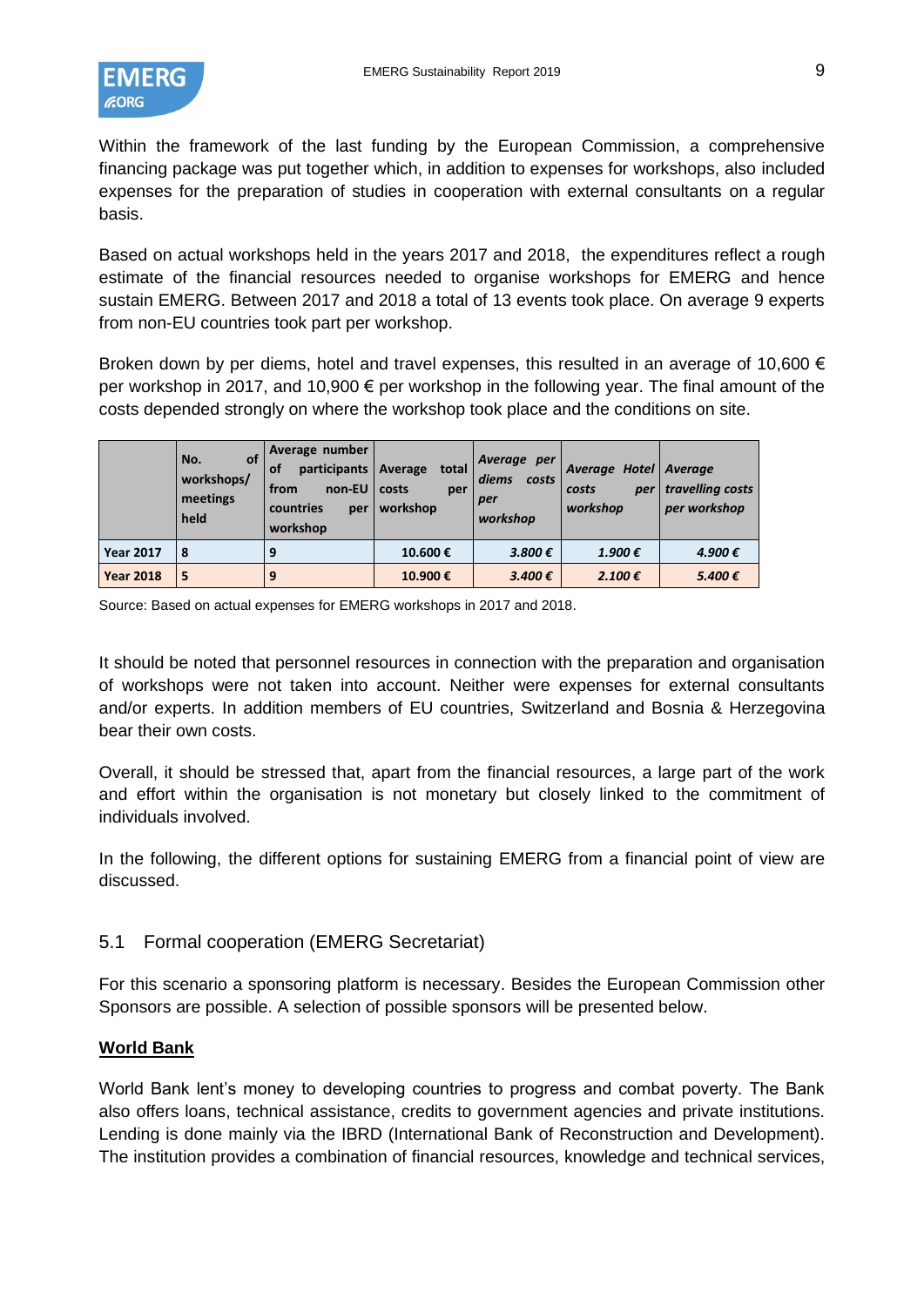

and strategic advice to developing countries, including middle income and credit-worthy lower income countries. Specifically, IBRD:

- Supports long-term human and social development that private creditors do not finance
- Preserves borrowers' financial strength by providing support in times of crisis, when poor people are most adversely affected
- Promotes key policy and institutional reforms (such as safety net or anti-corruption reforms)
- Creates a favorable investment climate to catalyze the provision of private capital
- Facilitates access to financial markets often at more favorable terms than members can achieve on their own.

**Our view:** Focus on country loans and individual projects (e.g. broadband projects). Unlikely that the World Bank Group would support EMERG financially.**3**

# **KfW**

As a state-owned promotional bank, KfW can fund its business in the capital market at very good conditions and pass these loans on to retail customers, enterprises, non-profit organisations and municipalities at favourable rates. As a promotional bank, KfW wants its loans to achieve as great a sustainable impact as possible when it invests in environmental and climate protection, in education and in the creation of jobs.

**Our view:** Financing focuses on concrete sustainability projects. Therefore unlikely that the KfW would support EMERG financially.**4**

# **African Union**

The African Union consists of several organs, such as the Executive Council, a Commission, a Pan-African Parliament, Financial Institutions, Legal organs etc…

Aim of the African Union is to accelerate the political and socio-economic integration of the African continent.

**Our view:** Although a direct funding for EMERG is not likely as EMERG does not involve all African countries, it could be interesting to contact the Specialized Technical Committee involved with ICT to discuss perhaps a joint collaboration in the future.**5**

# **UNCDF**

UNCDF has a unique financial mandate within the UN system. It provides investment capital and technical support to both the public and the private sector. The ability to provide capital financing -- in the forms of grants, soft loans and credit enhancement – and the technical

**<sup>3</sup>** http://www.portal2business.com/world-bank.html ; http://www.projects.worldbank.org/ ; http://www.worldbank.org/en/about/what-we-do/brief/ibrd

**<sup>4</sup>** <https://www.kfw.de/kfw.de.html>

**<sup>5</sup>** <http://www.au.int/en/organs/stc>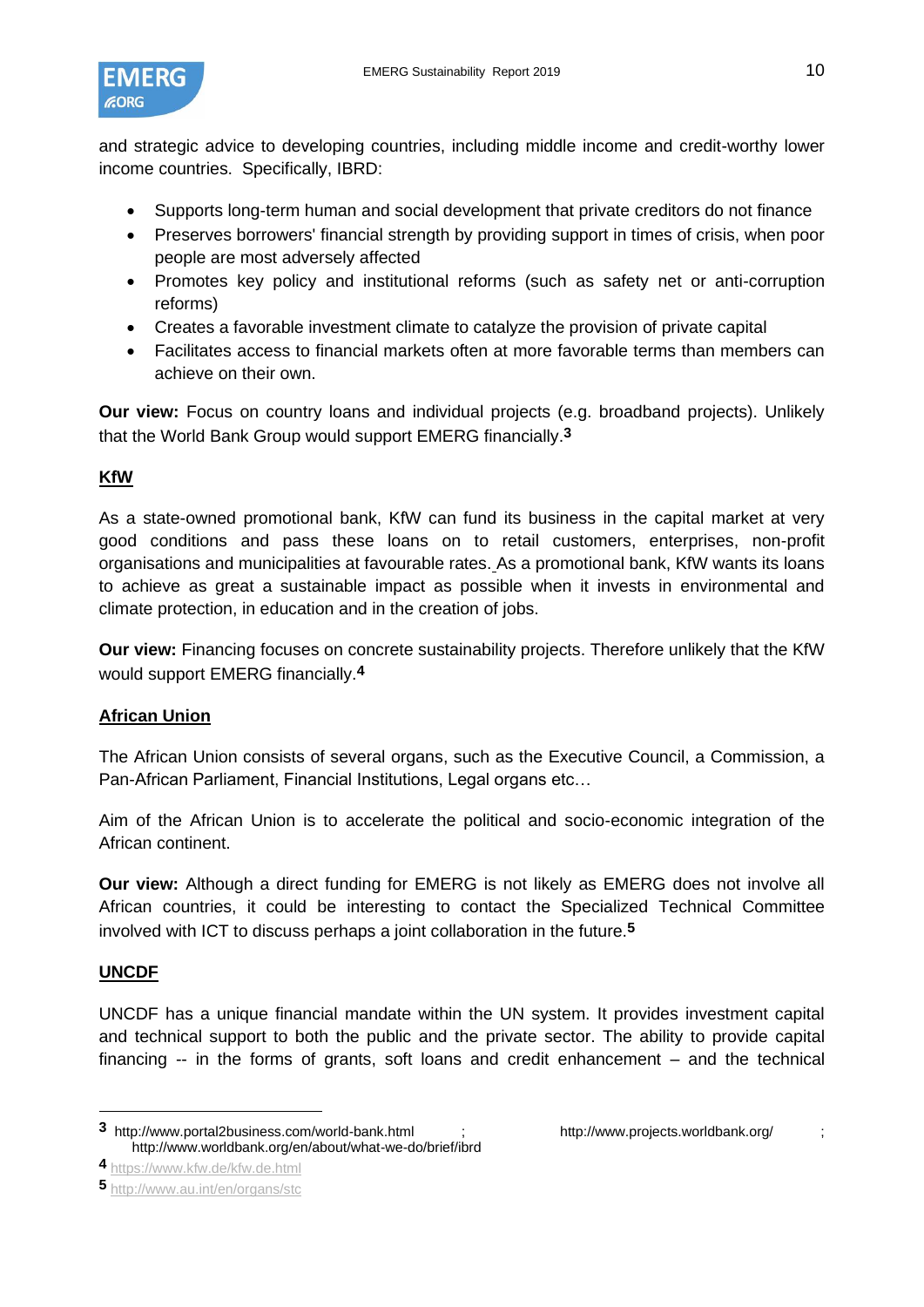

expertise in preparing portfolios of sustainable and resilient capacity building and infrastructure projects, makes its mandate a very useful complement to the mandates of other UN agencies.

**Our view:** Focus lies on funding of Financial/Capital Development. Financial support for EMERG unlikely by UNCDF.**6**

# **Pan-African Programme (Africa-EU Partnership)**

The added value of the Pan-African programme builds on 3 main criteria:

- The cross-regional, continental or global dimension of projects and programmes in areas ranging from sustainable agriculture and environment to higher education, ICT and research
- The joint interest of Africa and the EU and therefore the clear link with the Strategic Partnership
- The financial complementarity with other instruments such as the European Development Fund (EDF), the European Neighbourhood Instrument (ENI) and the Development Cooperation Instrument (DCI) thematic programmes.

**Our view:** Unlikely that the Pan-African Programme would support EMERG financially.**7**

# **EDF**

A Grant or Call for proposals is a public invitation by the Contracting Authority, addressed to clearly identified categories of applicants, to propose operations within the framework of a specific EU programme.

Grants are direct financial contributions from the EU budget or from the European Development Fund. They are awarded as donations to third parties that are engaged in external aid activities. The Contracting Authority awards grants that are used to implement projects or activities that relate to the EU's external aid programmes.

Grants fall into two categories:

- Grants for actions: aim to achieve an objective that forms part of an external aid programme.
- Operating grants: finance the operating expenditure of an EU body that is pursuing an aim of general European interest or an objective that forms part of an EU policy.

**Our view:** Unlikely that the EDF would support EMERG financially.**8**

### **Union for the Mediterrenean (UfM)**

**<sup>6</sup>** http://www.uncdf.org/en/mandate-and-focus

**<sup>7</sup>** <http://www.africa-eu-partnership.org/en/about-us/financing-partnership/panaf>

**<sup>8</sup>** [http://ec.europa.eu/europeaid/funding/about-grants\\_en](http://ec.europa.eu/europeaid/funding/about-grants_en)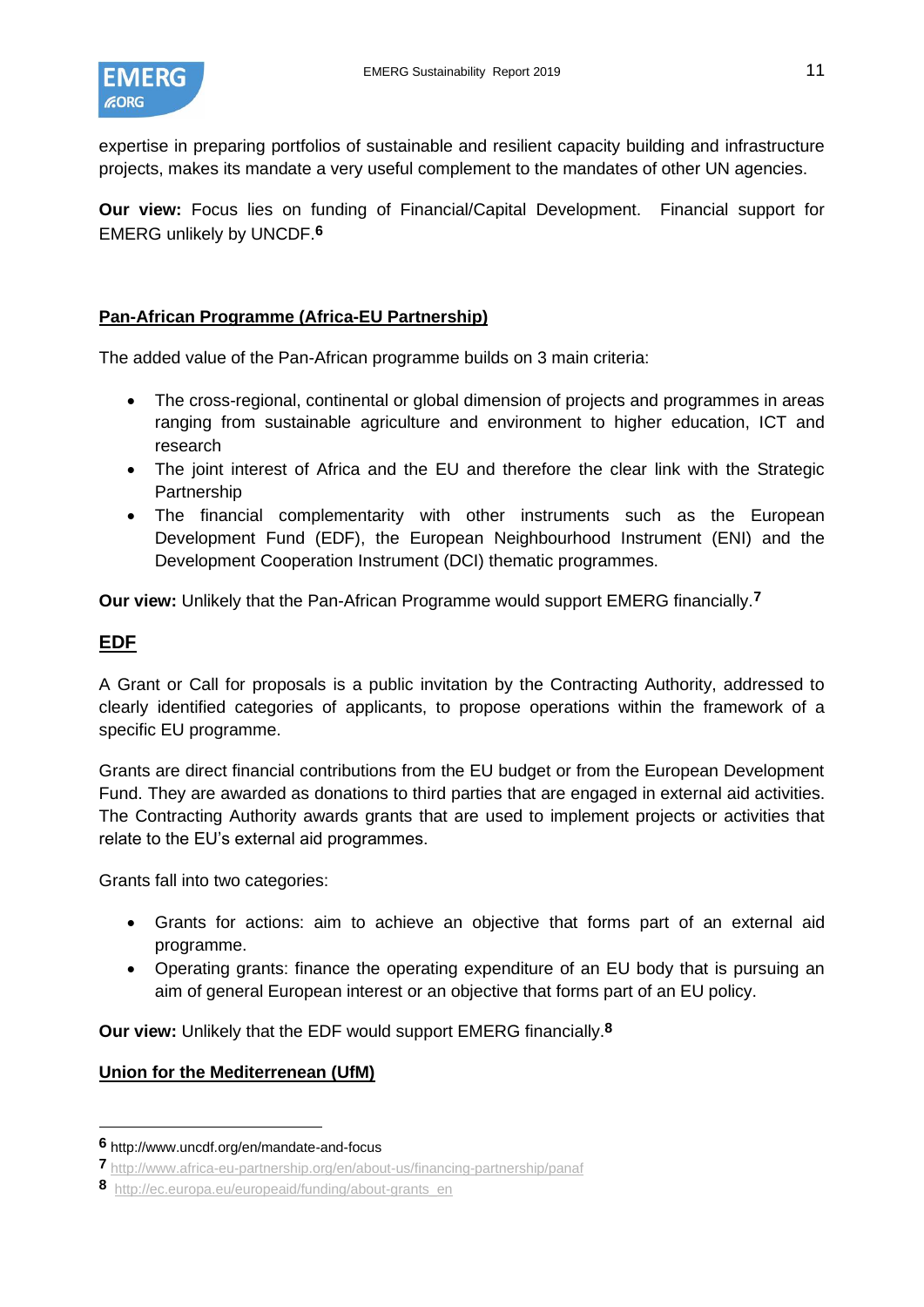

The Union for the Mediterranean is an intergovernmental organization of 43 member states from Europe and countries south and east of the Mediterranean.

The organization aims to promote stability and integration across the Mediterranean region. In this respect, the objective of UfM reflects what EMERG is pursuing in the telecoms sector. UfM's main objective is to increase North-South and South-South integration in the Mediterranean region in order to support the socio-economic development of the countries and to ensure stability in the region. In that regard the UfM identifies projects of regional interest and participates in them based on the consensus decision of all 43 member states. Central business sectors in which UfM supports projects are: Business Development and Employment, Higher Education and Research, Civil and Social Affairs, Energy and Climate Action, Transport and Urban Development and Water, Environment and Blue Economy.

**Our view:** EMERG has already actively enquired whether subsidies from the UfM are feasible. So far there has been no positive reaction from the organization.

### **European Commission**

The EMERG's activities are currently funded by the European Commission through the "New Approaches to Telecommunications Project" (NATP-IV), which is supported by the DG NEAR.Based on the progress and lessons learned from previous projects NATP IV was set up to ensure the continuity in the harmonization of the electronic communications sector of the European Neighboring Countries (ENP) with EU frameworks and best practices. Main target was and is to support the Euro Mediterranean Regulators Group (EMERG) in achieving its strategic goals and becoming a self-sustainable and established organization in the region.

Establishing an Information Society has been an explicit target of EU policies towards Southern Mediterranean countries, which has been manifested in the Regional Strategy Paper 2014-2020 as well as in the Multichannel Indicative Programme 2014-2017. Since 2005 recommendations have been implemented calling to promote sector reforms and development of the Euro-Mediterranean Information Society. The explicit target is the closest possible approximation of the regulatory framework of the neighboring Southern Mediterranean countries with that of the EU resulting in the creation of a more harmonized and investment friendly environment in the area of electronic communications.

Starting in 2000 four consecutive projects on "New Approaches to Telecommunications Policy'' have been implemented by the European Commission (EC) to provide assistance to partner Mediterranean countries for regulatory harmonization and institution building.

NATP I-IV have followed a step-by-step approach to provide the basis for a liberalization of the electronic communications markets and the regional harmonization of regulations in the South Neighborhood countries, taking advantage of the EU experience and best practices. The need for regional cooperation led to the creation of ARNET Arab Regulatory Network (ARNET), (Body of European Regulatory Group (BEREC) and the Euro Mediterranean Regulators Group (EMERG).

EMERG now presents a powerful tool for further harmonization, liberalization and development of the electronic telecommunications sector.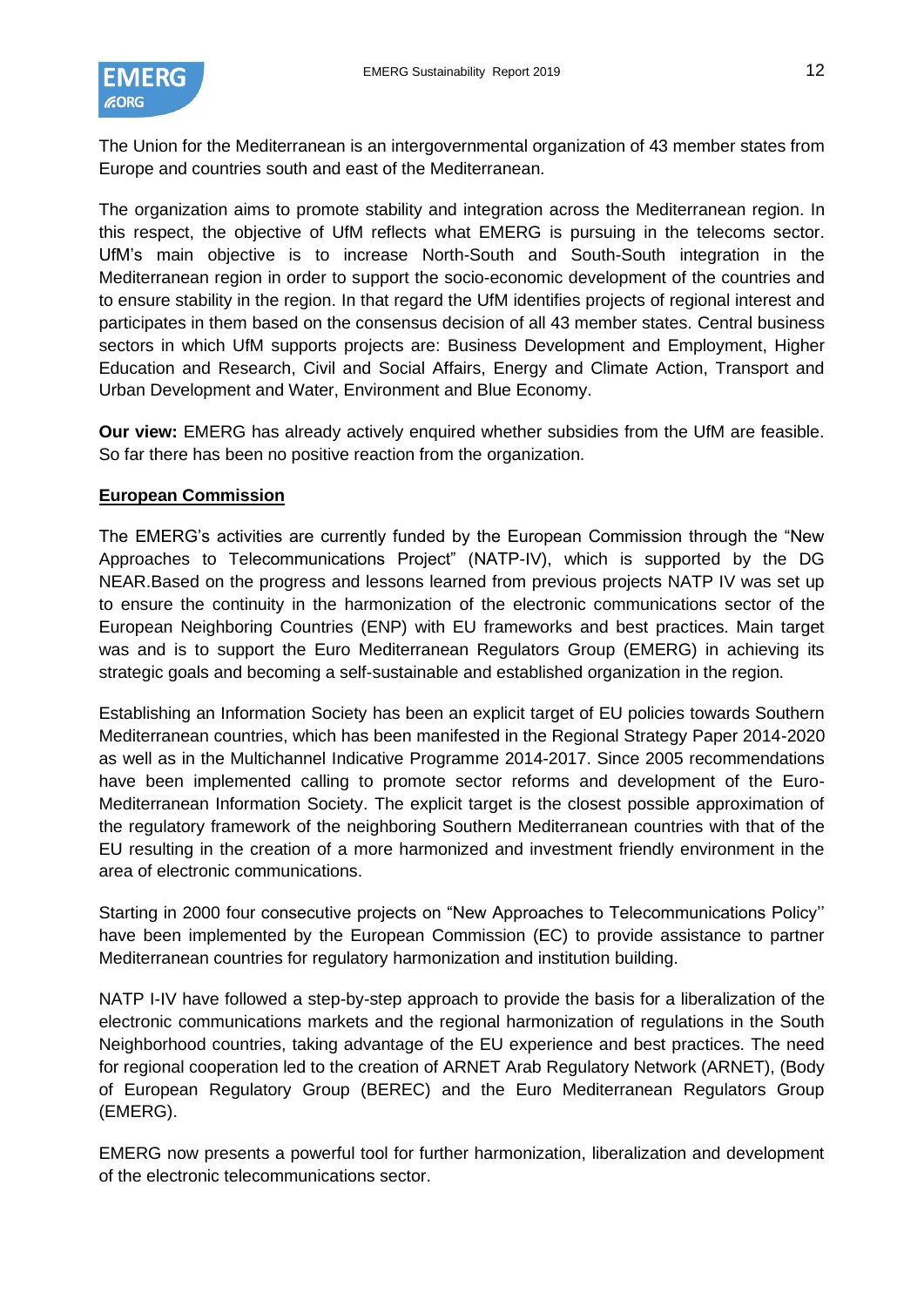

**Our view:** Due to the success of NATP I-IV the European Commission should continue to provide resources to ensure continuity after NATP IV ending at the end of 2019. EMERG has to consider to apply to the NDICI (Neighbourhood, Development and International Cooperation Instrument) funds which will be available from 2021 and currently under negotiation between the European Parliament and the Council.

# <span id="page-12-0"></span>5.2 Lose cooperation (EMERG self-funding)

In this scenario, the EMERG would be funded by the members themselves. In which form can be put aside first. Be it through annual membership fees or that every member bears its own expenses. The important question is whether there would be an incentive to continue the EMERG network without sponsoring by the members. In that regard, the following aspect has to be considered: The common advantage of EMERG is a collective good (exchange of information between the members and capacity building). According to Olson's theorem of collective action, the incentive for individual members is limited to the common goal. Such a constellation also exists at EMERG.

*"If members of a group have a common interest or objective, it would be logical to think that individuals in that group would act to achieve that objective. But this is not true: rational, selfinterested individuals will not act to achieve their common or group interest." (Mancur Olson, 1965, The Logic of Collective Action. Public Goods and the Theory of Groups. Cambridge: Harvard University Press.)*

### **EU Members**

It must be considered that already today the participation of the EU countries takes place at their own expense. A continuation of EMERG under self-financing would therefore not lead to any change from their point of view. At least some European NRAs are very committed and also interested in EMERG being continued in some form. The challenges for EU members lie in particular in the release of personnel resources for the work in the EMERG. As shown in

[Table 2](#page-6-1) EU Members will usually have multiple memberships with NRA platforms such as BEREC, etc. Further memberships and participation in workshops of additional platforms are limited both by financial and human resources. Several members clearly stated during Plenary Sessions that they would not be ready to pay additional fees to support the sustainability of EMERG.

# **Non-EU Members**

In case of Non-EU Members the incentive to continue individually under self-financing is also limited. The EMERG project was pushed by the European Commission to promote the approximation of neighbouring countries. If now the financing for it is omitted it is questionable whether individual countries have an interest in spending funds for a platform with the aim of the approximation to the EU countries. Rather, it is conceivable that the non-EU countries will seek